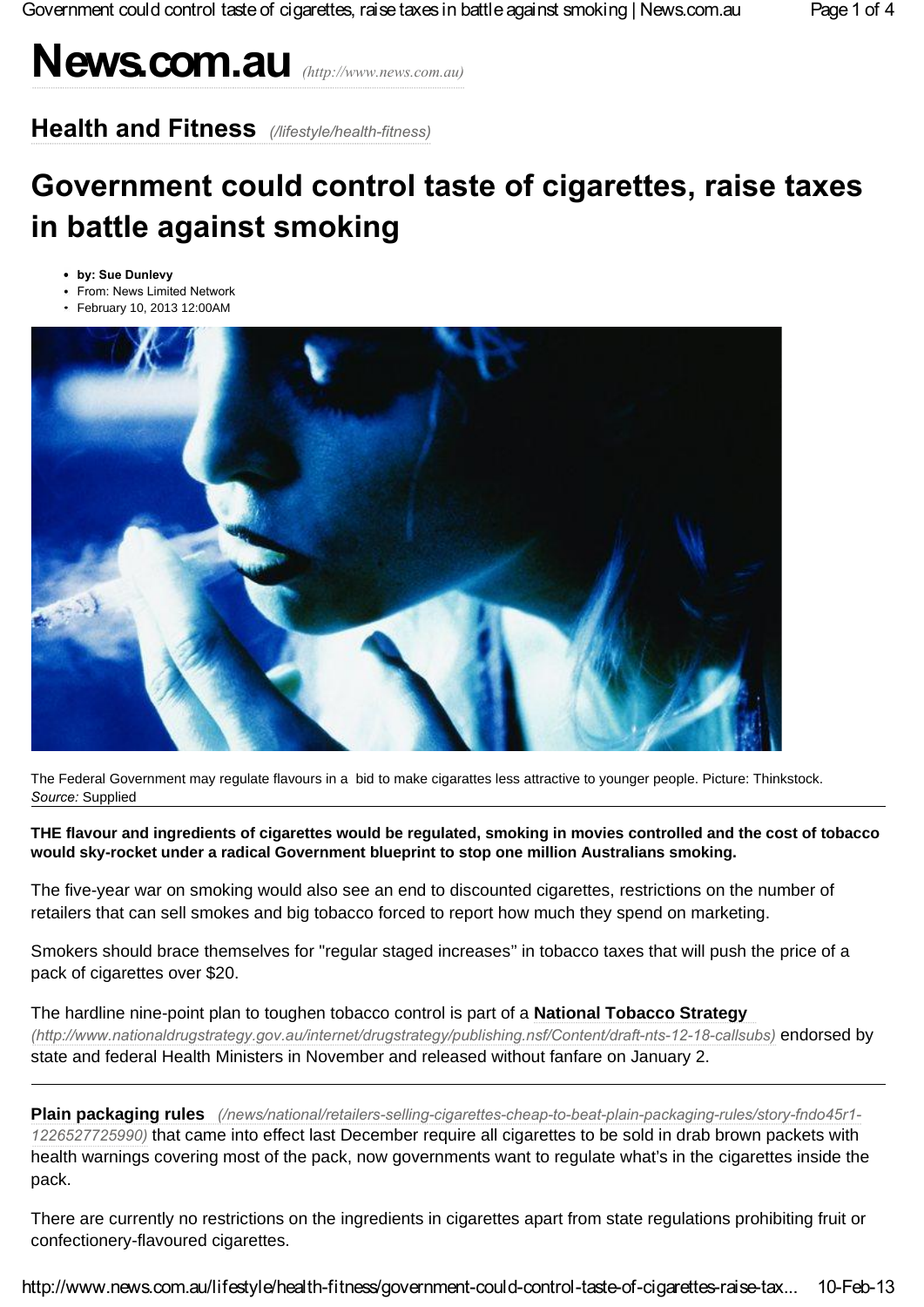Government could control taste of cigarettes, raise taxes in battle against smoking | News.com.au Page 2 of 4



those experimenting with tobacco''.

| "Further<br>regulation of<br>the contents                                                                                                             | THE 9 POINT PLAN                                                                                                                                                                                                                                                                                                                                                                                                   |                                                                                                                                                                                                                                                                                                                                                                                                                            |                                                                                                                                                                                                                                                                                                                                                                                                                 |  |
|-------------------------------------------------------------------------------------------------------------------------------------------------------|--------------------------------------------------------------------------------------------------------------------------------------------------------------------------------------------------------------------------------------------------------------------------------------------------------------------------------------------------------------------------------------------------------------------|----------------------------------------------------------------------------------------------------------------------------------------------------------------------------------------------------------------------------------------------------------------------------------------------------------------------------------------------------------------------------------------------------------------------------|-----------------------------------------------------------------------------------------------------------------------------------------------------------------------------------------------------------------------------------------------------------------------------------------------------------------------------------------------------------------------------------------------------------------|--|
| of tobacco<br>products and<br>of tobacco<br>product<br>disclosures is<br>an important<br>area of<br>tobacco<br>control that<br>warrants<br>additional | Protect<br>L public health<br>policy, including<br>tobacco control<br>policies, from<br>tobacco industry<br>interference<br>Strengthen<br>mass media<br>campaigns to:<br>motivate smokers<br>to quit and recent<br>quitters to remain<br>quit; discourage<br>uptake of smoking:<br>and reshape social<br>norms about<br>smoking<br><b>Continue</b> to<br>$\Box$ reduce the<br>affordability of<br>tobacco products | <b>Bolster</b> and<br>build on<br>existing programs<br>and partnerships<br>to reduce smoking<br>rates among<br><b>Aboriginal and</b><br><b>Torres Strait</b><br>Islander people<br>$\blacksquare$ Strengthen<br>efforts to reduce<br>smoking among<br>populations with a<br>high prevalence of<br>smoking<br><b>Eliminate</b><br><b>D</b> remaining<br>advertising,<br>promotion and<br>sponsorship of<br>tobacco products | <b>Consider further</b><br>requiation of the<br>contents, product<br>disclosure and<br>supply of tobacco<br>products and<br>alternative nicotine<br>delivery systems<br><b>Reduce</b><br><b>O</b> exceptions<br>to smoke-free<br>workplaces, public<br>places and other<br>settings<br>Provide greater<br>$\Box$ access to a<br>range of evidence-<br>based cessation<br>services to support<br>smokers to quit |  |

investigation,'' the strategy says.

The Federal Government has commissioned an options paper on how to do it.

Anti-tobacco lobby **Action on Smoking and Health** *(http://www.ashaust.org.au/)* says ingredient regulation would give the government power to limit the amount of nicotine in cigarettes and make them less addictive.

Plain packaging for cigarettes was introduced in 2012, now the governent wants to go further. Picture: Kym Smith

"Governments could say to manufacturers: 'shows us evidence that this is not causing harm or reduce the nicotine to a level that is not addictive','' ASH spokeswoman Anne Jones said.

Removing flavouring from cigarettes would make them less palatable to children, she said.

Regulating the portrayal of smoking in movies, TV programs, music clips, video games is also being explored.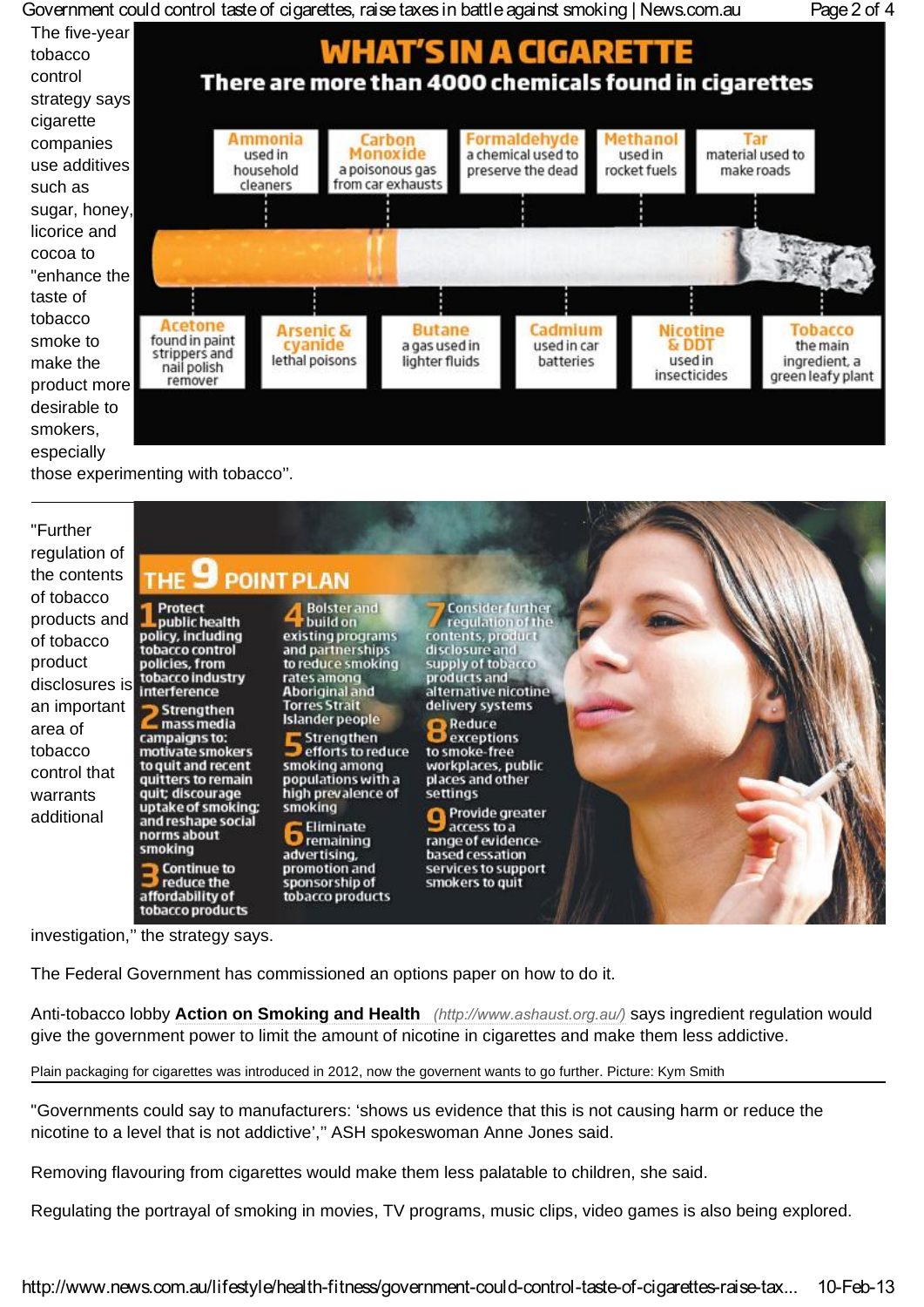Government could control taste of cigarettes, raise taxes in battle against smoking | News.com.au Page 3 of 4



#### "I don't

believe the state should jump into the entertainment media and say, our conception of a good society means we should eliminate the portrayal of smoking in art and literature," he said.

"Do we say we should ban crime films because they glamourise crime or car chases?"he asked.

"The government would do better to ask YouTube to change its policy of effectively allowing cigarette companies to flout advertising laws by showing branded cigarette advertisements on the internet that showed women seductively smoking cigarettes."

The plan for regular increases in tobacco tax could raise the federal government over \$1 billion a year.

Every \$1 increase in the price of tobacco is associated with a 2.6 per cent decline in smoking among low income earners, the strategy says.

Tobacco excise was increased by 25 per cent in April 2010 and a smoker buying a pack of 30s every day is now paying \$74 a week in tax for their habit.

Another 25 per cent rise in tobacco excise would raise the federal government \$1.25 billion.

The strategy also commits state and federal governments to research the potential benefits of "placing controls on the number and type of tobacco outlets in the community".

It suggests introducing a licensing scheme to restrict who can sell cigarettes.

The sale of cigarettes at supermarkets, petrol stations, milk bars, newsagents and licensed premises "contributes to the notion that tobacco products are a normal part of everyday life and are relatively harmless,'' the strategy says.

British American Tobacco said tobacco was already a heavily regulated product and "as yet we haven't seen the impact, if any, of the more recently introduced tobacco regulations such as plain packaging".

"British American Tobacco Australia is supportive of tobacco policy which is evidence-based and where due process and consultation with stakeholders has been undertaken," a spokeswoman said.

### **The nine point plan:**

1. Protect public health policy, including tobacco control policies, from tobacco industry interference